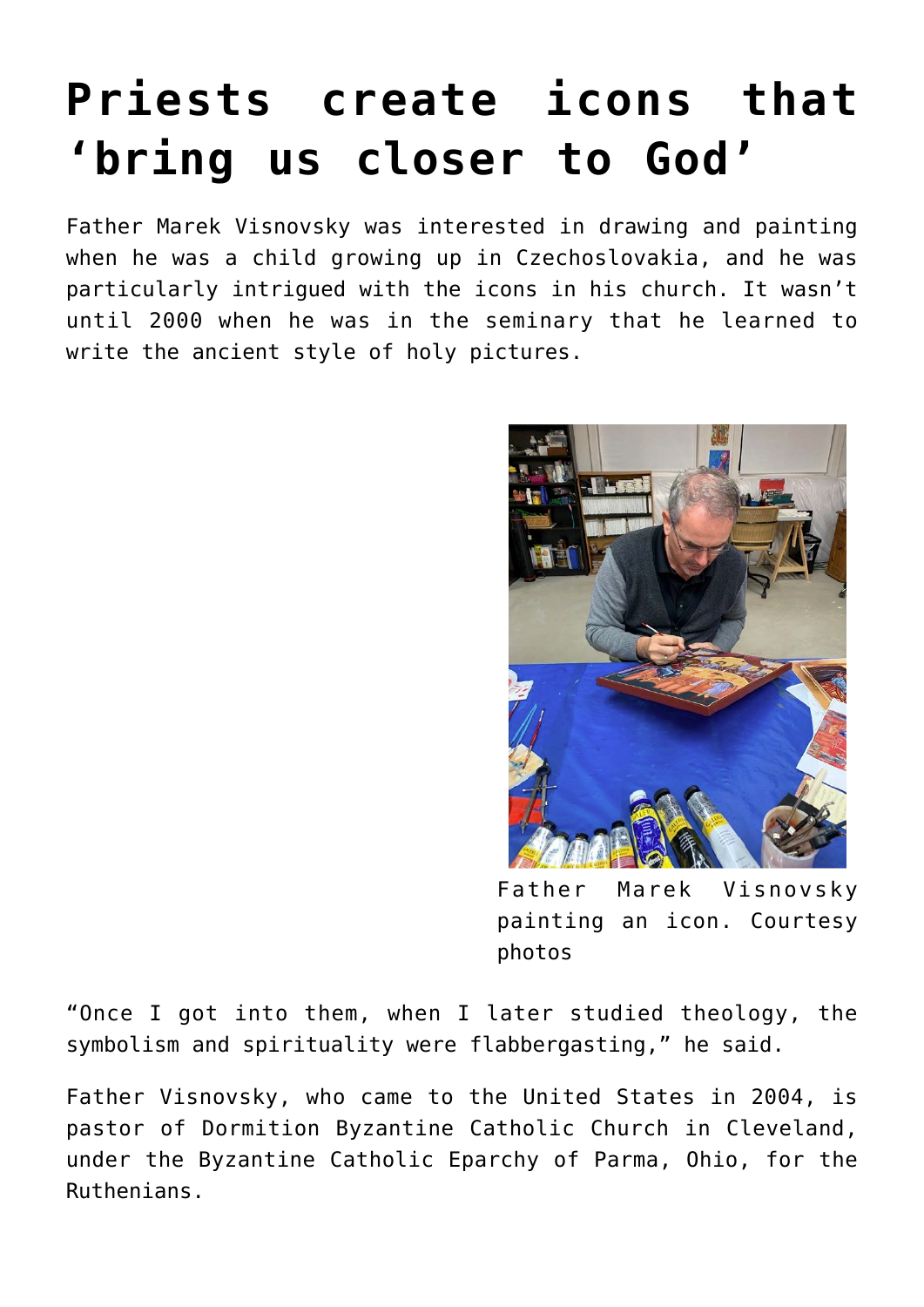He has painted more than 700 icons that he displays in his home and in his church and other churches. He sometimes gives them as gifts or uses them to raise money for humanitarian causes. He is currently teaching classes to raise money for relief for the people of Ukraine.

"I believe that Christians have always tried to embrace iconography," Father Visnovsky said. "In the first 300 years, when Christians were hiding in catacombs, they started painting images of those who gave their lives as witnesses for Christ. They painted the images on the walls, and they prayed to them. That's how iconography started developing little by little."

## **'We are living icons'**

Icons are "written," not painted, and they follow the writing in Scriptures. For Christians who could not read or write, icons displayed in the church revealed those stories to them through pictures.

"The word of the Gospel is for the heart, and the icon is for the eye," Father Visnovsky said.

*[Read more from our Spring Vocations Special Section here.](https://www.osvnews.com/tag/spring-vocations-2022/)*

Icons are not just decorative or symbolic. They are described as windows into the next world and are used in meditation and prayer. They are stylized in a flat appearance with the subjects having elongated faces and small lips. Their eyes stare directly at the viewer, as if inviting them to a place of holiness. They are said to bridge the gap between the divine and humanity.

"Icons are still and quiet, yet they embrace us and bring us closer to God," said Father Visnovsky, who noted that students in his classes experience the peace of being involved in something very sacred and holy.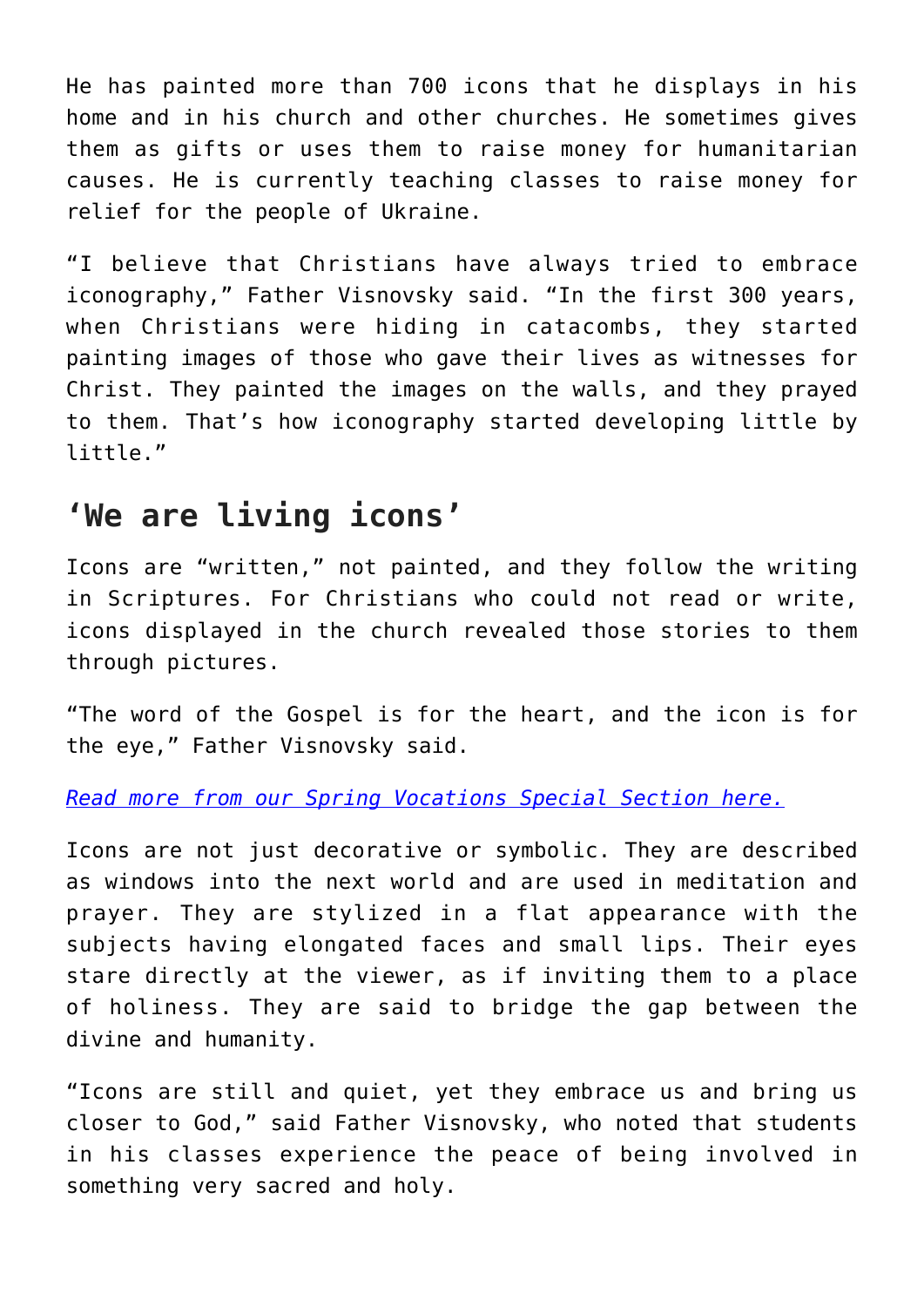"It's a very slow pace, and there's no rushing," he said. "You come from a world where everything is rush, rush, rush and instant gratification. All of a sudden, you are sitting in front of a board with the image of Christ, or the image of the Mother of God, or the image of a particular saint. That puts you in a totally different perspective. All of a sudden, as you approach the icon as a human being, as a Christian, you see in the anthropologic character, the beauty and harmony of it. That's what you want to be like as a human being. You don't want to be distracted. You don't want to be a mess. You want to be beautiful. When you are looking at an icon eschatologically, that reflects a world to come. Those particular saints are in the heavenly realm that you are foretasting."



Completed icons by Father Visnovsky.

His students include people who are beginners, advanced and in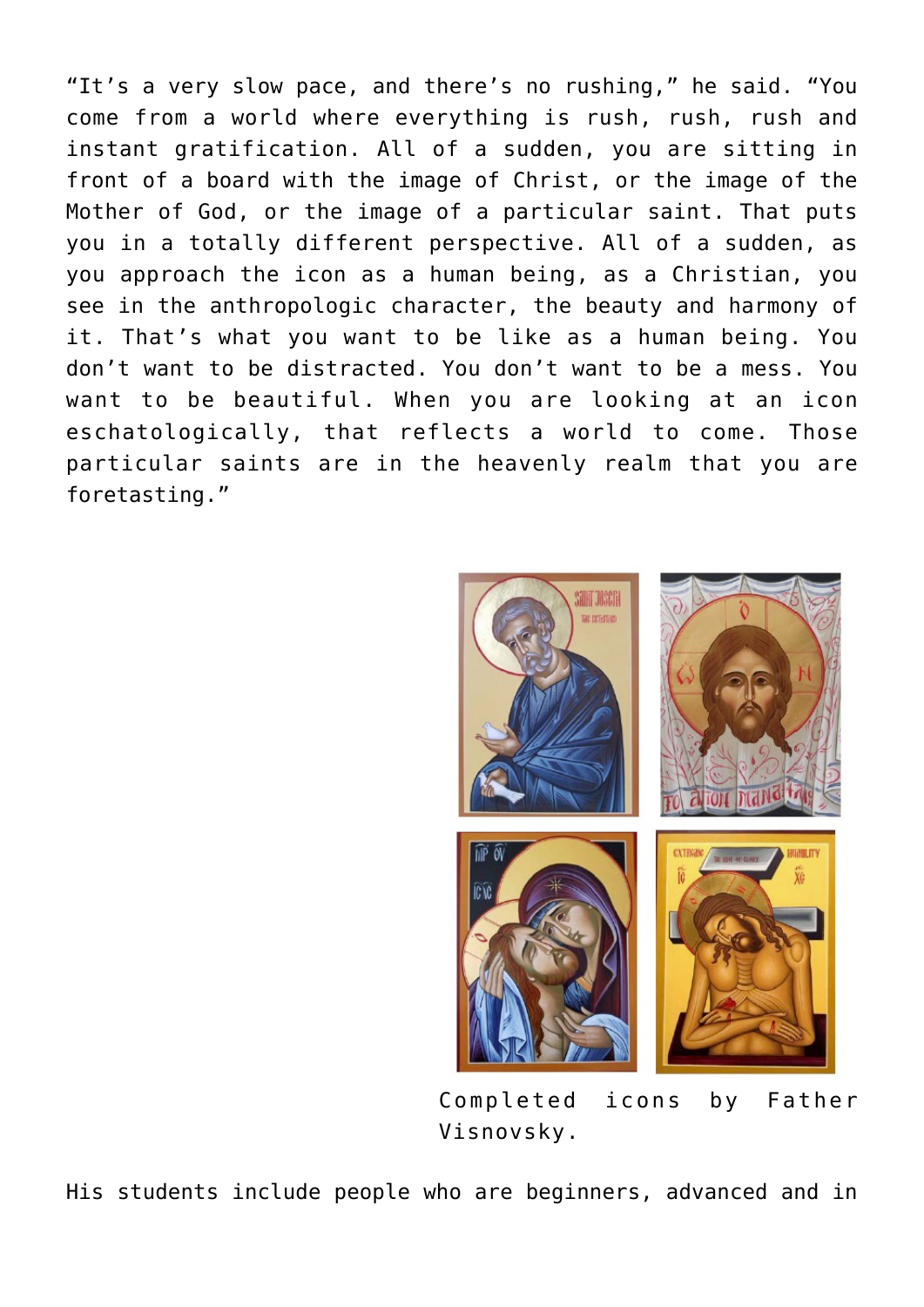between. They are Eastern and Roman rite Catholics, Orthodox and some other Christian denominations — even people who profess no faith at all.

"I like to encourage people to make an icon, but your life is like making an icon," Father Visnovsky said. "There is the image that God gave us in his son, and we are created in God's image, and God's image is within you. We are the living icons. I am reminding myself as a priest that, for someone, you may be the only Bible they will read. The question is: Am I helping people to see God not by talking but by my example? I was created in God's image. Do people see that image of Christ in me? Who do they see?"

## **'Given to God'**

Father John Bambrick, pastor of St. Aloysius Parish in Jackson, New Jersey, grew up in a Roman Catholic parish that had close ties to a Ruthenian Byzantine rite church and the Hungarian order, the Hermits of St. Paul.

"They had this little chapel, and there I was as a young kid, and I walked in, and I didn't know if we were in heaven or on earth," he said. "There were these beautiful icons covered in gold. They were wonderful, mysterious and marvelous."

That's where his interest in icons began.

"We think of icons today as being an Eastern art form, but you can actually trace back the beginning of iconography to the Romans in Egypt," he said. "You can go to the oldest churches in Rome to see all those icons that were painted, or are mosaics, or were hammered into metal, or painted with egg tempera on plaster frescoes. This is an art form that is common in both East and West, but the West abandoned it after the split. Then there was a revival, and now you can see many icons in churches today."

He also credits Pope St. Paul VI with building a bridge across